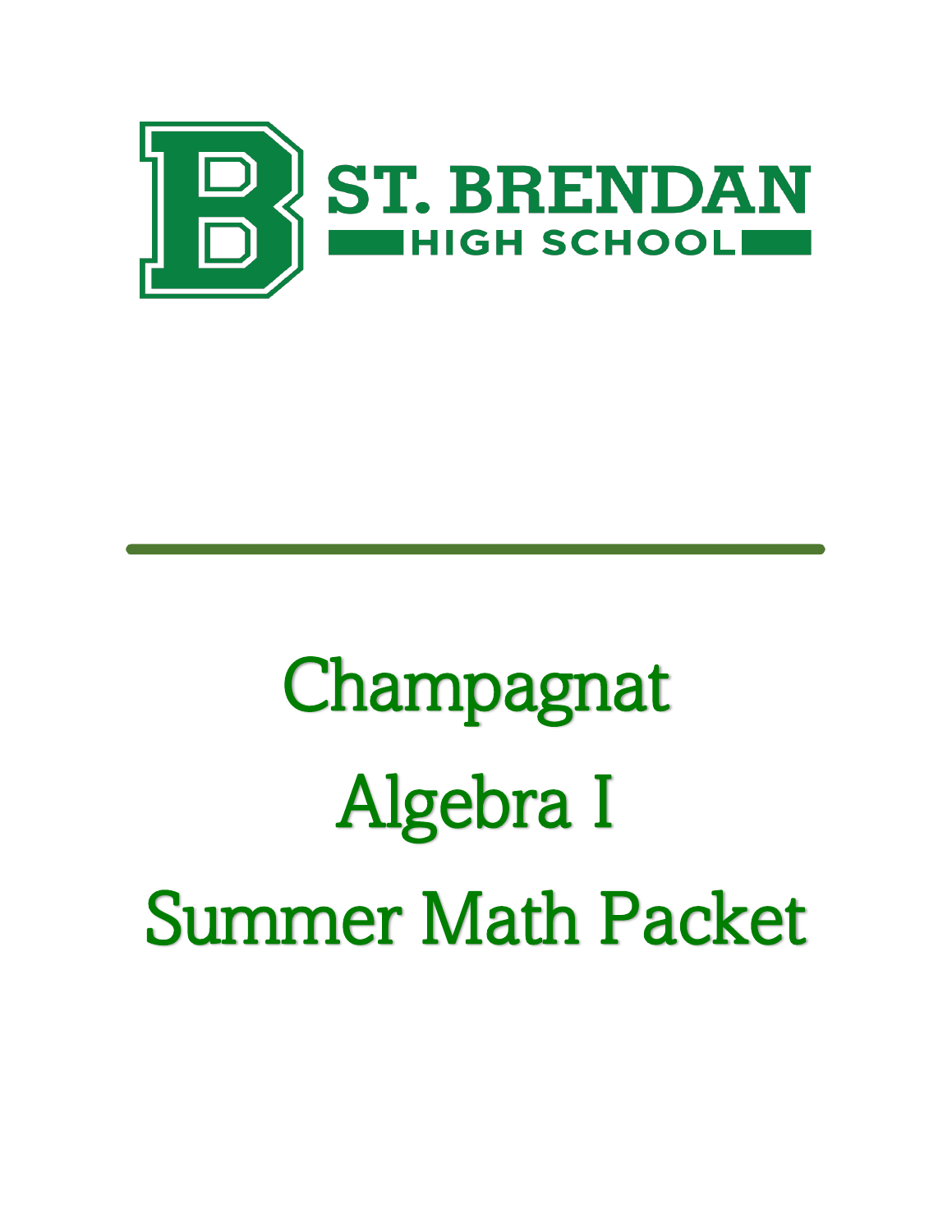### *Congratulations and welcome to St. Brendan High School!*

This summer math packet is a review of some of the concepts learned in middle school that will be needed for Algebra I. It will assure that all students begin the school year on the same page and with equal opportunity to succeed in Algebra I.

## Instructions for completing the packet:

- Please print the packet or use loose leaf paper to complete the packet by hand showing all work. Work must be neat and legible.
- Please use the websites provided to help you if you need reminders on how to complete some practice problems.
- Take notes as you complete your work. You will be given a quiz on this material on the first week of school.
- Work on the packet with your friends. Help each other. Every student is responsible for knowing the material in this packet when you return in August. We will review as a team and everyone will be expected to participate.
- Bring your packet to our first class together. It will be collected for a grade. Only packets done with paper and pencil will be accepted.

# Helpful Websites:

[http://www.mathtv.com/](https://mathtv.com/) <http://www.purplemath.com/modules/index.htm> [https://www.khanacademy.org](https://www.khanacademy.org/)

**Helpful for graphing functions:**  <https://www.education.ti.com/en/resources/family-of-functions>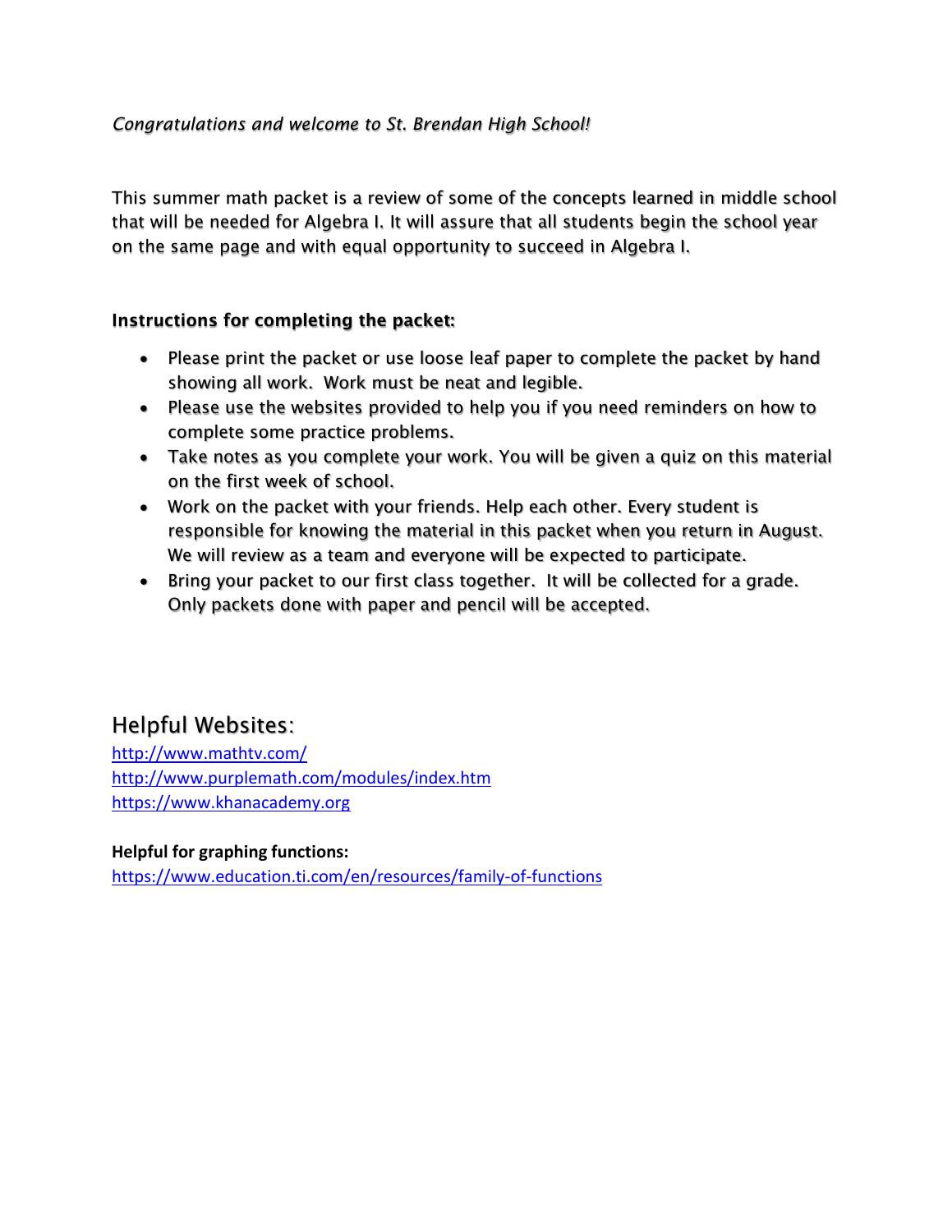|                       | Algebra 1 Name Name 2022 Kuta Software LLC. All rights reserved. | ID: 1  |
|-----------------------|------------------------------------------------------------------|--------|
| Assignment            | Date                                                             | Period |
| Find each sum.        |                                                                  |        |
| 1) $-7+8$             | $2) -2 + 7$                                                      |        |
|                       |                                                                  |        |
|                       |                                                                  |        |
| 3) $5 + -4$           | 4) $8 + -2$                                                      |        |
|                       |                                                                  |        |
|                       |                                                                  |        |
| 5) $3 + -2$           | 6) $1+7+-8$                                                      |        |
|                       |                                                                  |        |
|                       |                                                                  |        |
| $7) -6 + 6 + -3$      | $8) -5 + -5 + -6$                                                |        |
|                       |                                                                  |        |
|                       |                                                                  |        |
| 9) $1 + -3 + -7$      | $10) -4 + 3 + -5$                                                |        |
|                       |                                                                  |        |
|                       |                                                                  |        |
| Find each difference. |                                                                  |        |

12)  $-6 - -5 - -8$ 11)  $1 - -2 - 1$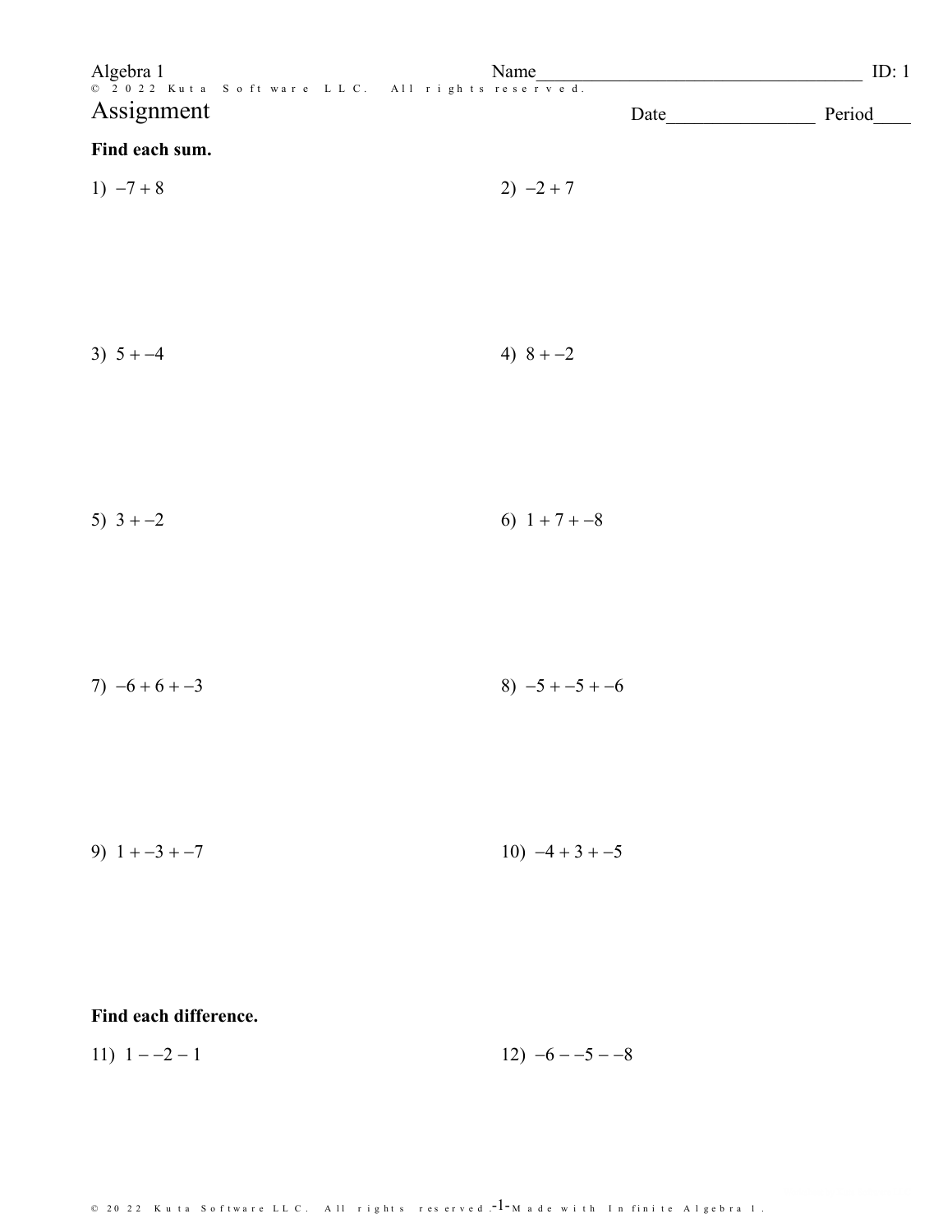$13) -3 - 8 - -6$ 14)  $6 - -2 - 6$ 

 $15) -2 - 1 - 4$ 

| Find each product.<br>16) $(-8)(4)$ | 17) $(9)(-6)$      |
|-------------------------------------|--------------------|
|                                     |                    |
| 18) $(7)(-2)$                       | 19) $(-6)(7)$      |
|                                     |                    |
| 20) $(6)(-10)$                      | 21) $(-2)(-2)(-9)$ |
|                                     |                    |
| 22) $(10)(4)(-9)$                   | 23) $(-5)(-1)(6)$  |
|                                     |                    |

24)  $(-8)(-10)(2)$ 25)  $(8)(-8)(4)$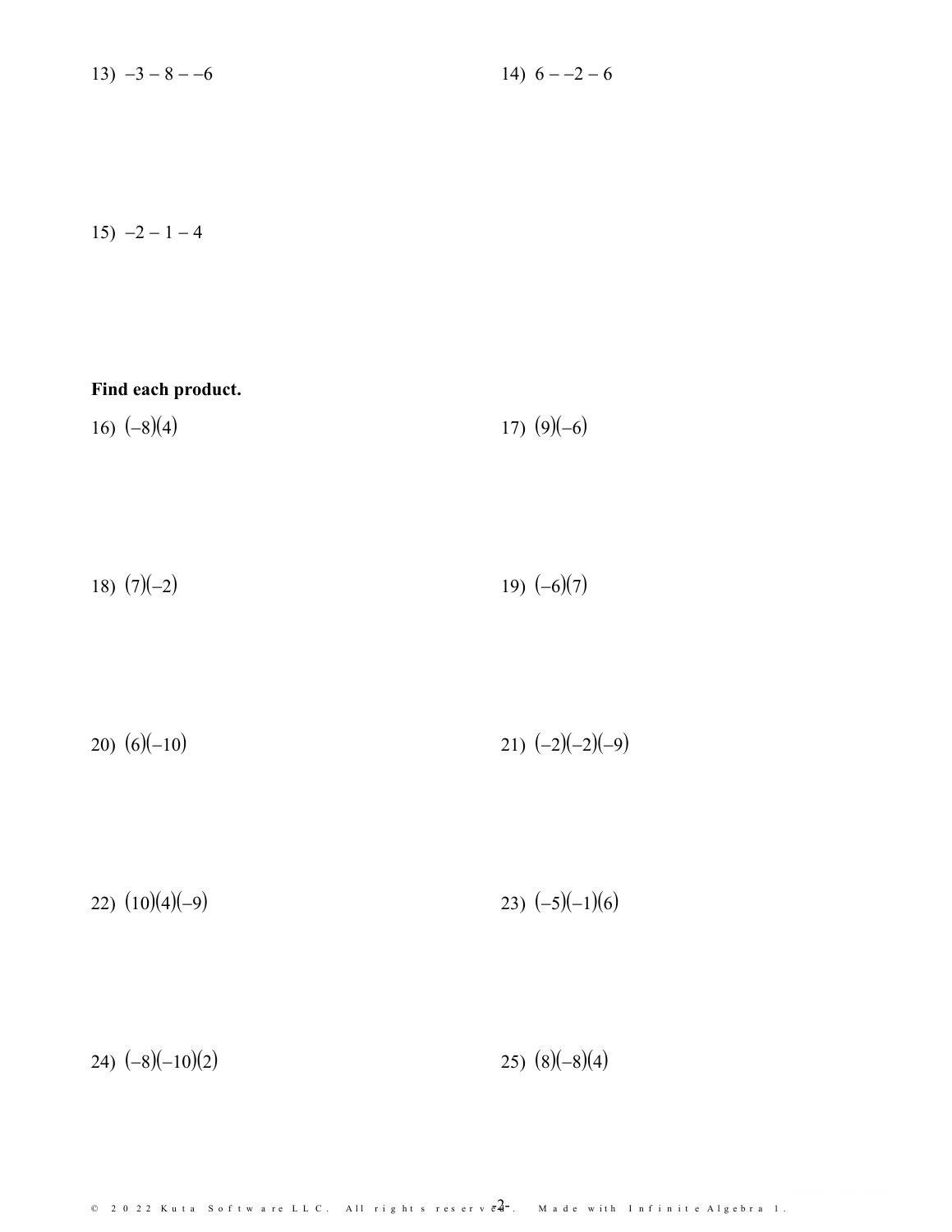Find each quotient.

$$
26) \frac{-16}{-8} \tag{27} \frac{24}{8}
$$

$$
28) \frac{80}{8} \qquad \qquad 29) \frac{-18}{-2}
$$

$$
30) \frac{49}{-7}
$$

$$
32) \frac{64}{-8} \tag{33} \frac{70}{7}
$$

34)  $\frac{27}{9}$ 35)  $\frac{90}{9}$ 

# Evaluate each expression.

36)  $6(6+2)$ 37)  $12 \div 4 \times 3$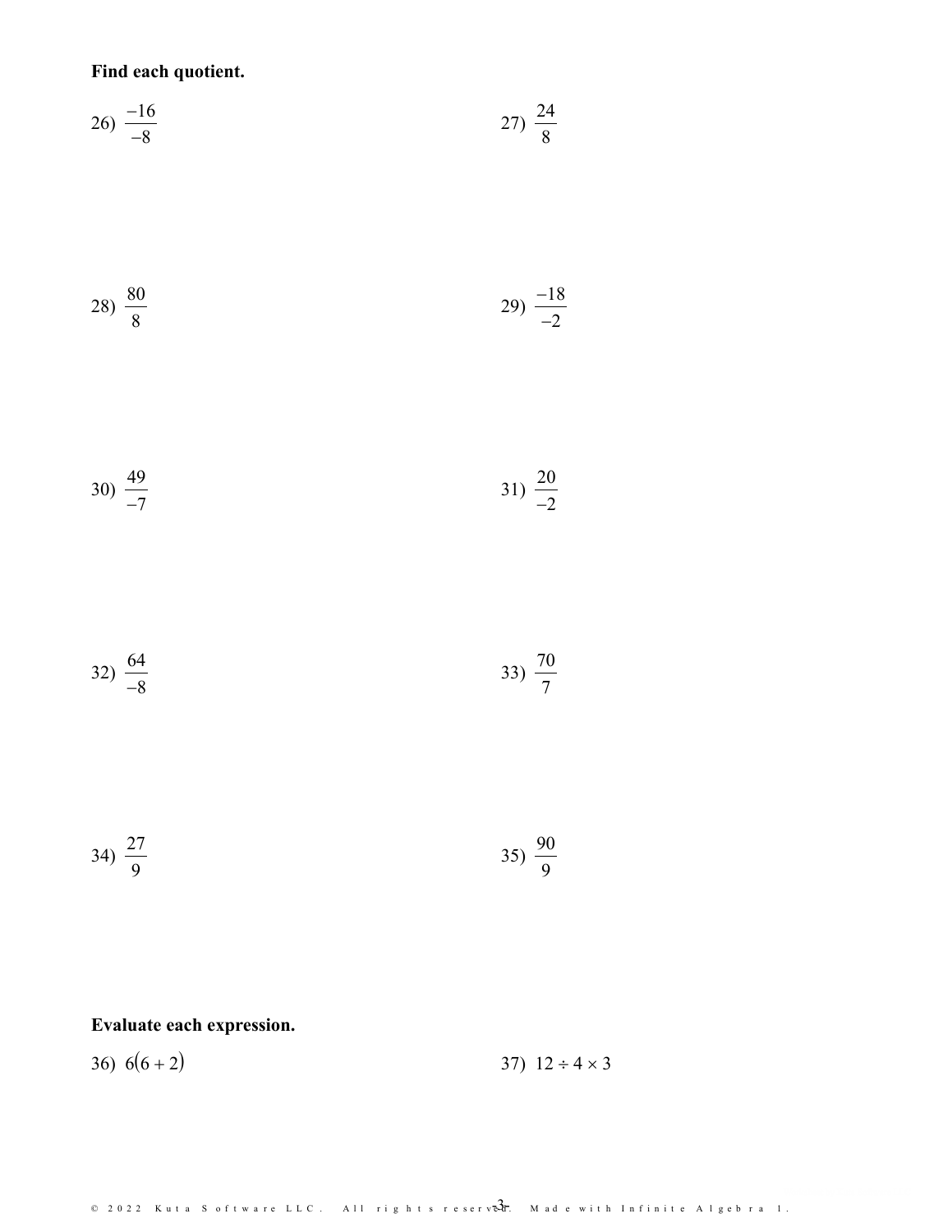| 38) $3 \times 10 \div 2$ | 39) $6 \times 2 - 4$ |
|--------------------------|----------------------|
|                          |                      |

40) 
$$
4(4-2)
$$
 41)  $1^3 \times 2$ 

42) 
$$
6 \times 6 - 4
$$
 43)  $(4 \times 2) \div 2$ 

44) 
$$
(6+4) \times 5
$$
 45)  $(14-4) \div 5$ 

$$
46) \ 2\frac{1}{5} - \frac{3}{2} \qquad \qquad 47) \ 2 - 1\frac{2}{3}
$$

$$
48)\ \frac{11}{6} - \frac{5}{4} \qquad \qquad 49)\ \frac{7}{6} - \frac{1}{2}
$$

50) 
$$
1\frac{3}{5} + \frac{4}{5}
$$
 51)  $\frac{3}{2} + \frac{3}{2}$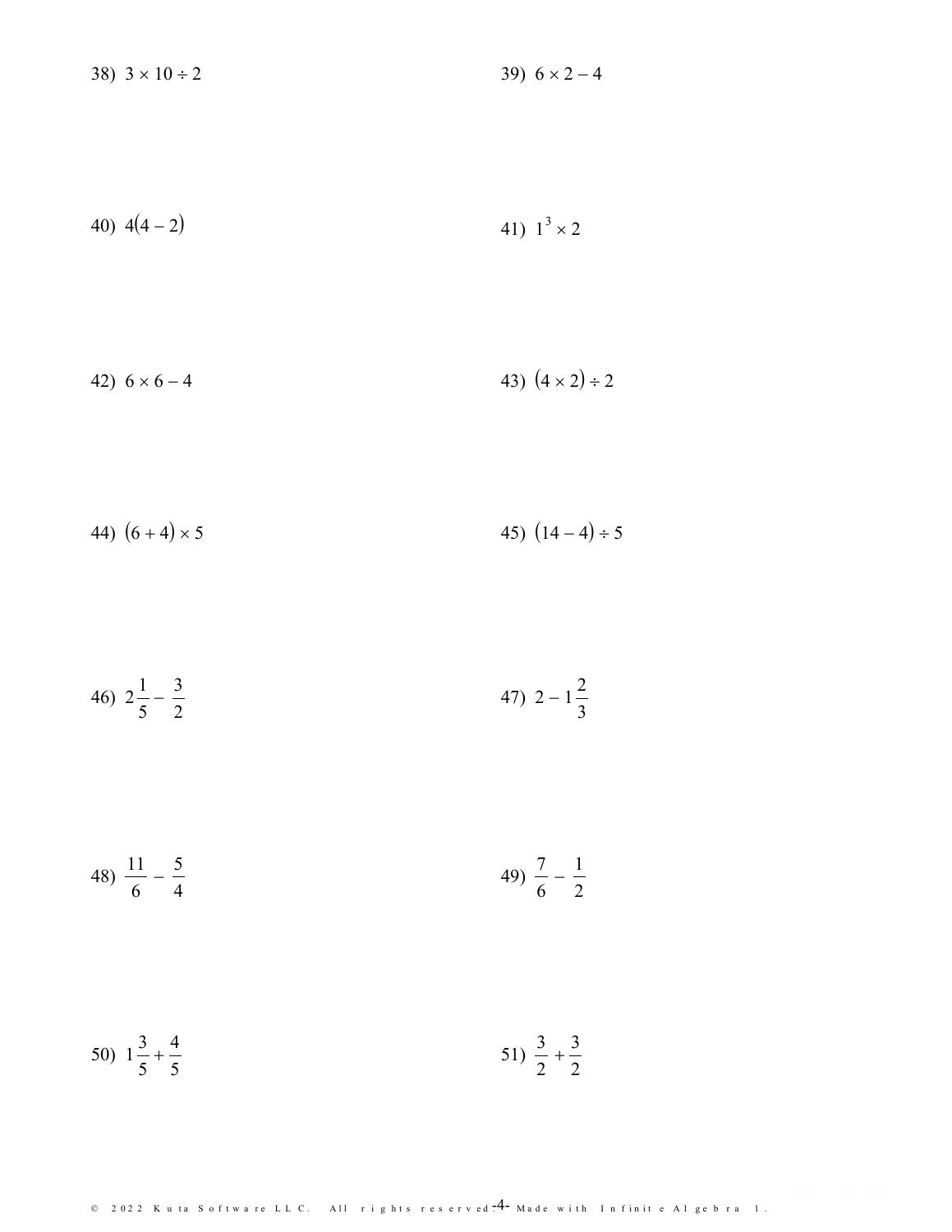$$
52) \frac{5}{4} + \frac{5}{4}
$$
\n
$$
53) \frac{4}{6} - \frac{1}{3}
$$

54) 
$$
3\frac{1}{4} - \frac{8}{7}
$$
 55)  $1\frac{2}{5} + 1\frac{6}{7}$ 

Find each product.

$$
56) -7 \times \frac{1}{2} \qquad \qquad 57) \ 2\frac{1}{2} \times -\frac{3}{4}
$$

$$
58) -\frac{2}{3} \times -\frac{4}{7}
$$
 
$$
59) 5\frac{1}{6} \times -\frac{8}{5}
$$

60) 
$$
3\frac{3}{4} \times -\frac{4}{3}
$$
   
61)  $-\frac{7}{6} \times \frac{5}{3}$ 

$$
(62) \ \ 1\frac{1}{10} \times -\frac{3}{2} \tag{63} \ -\frac{6}{5} \times -\frac{15}{8}
$$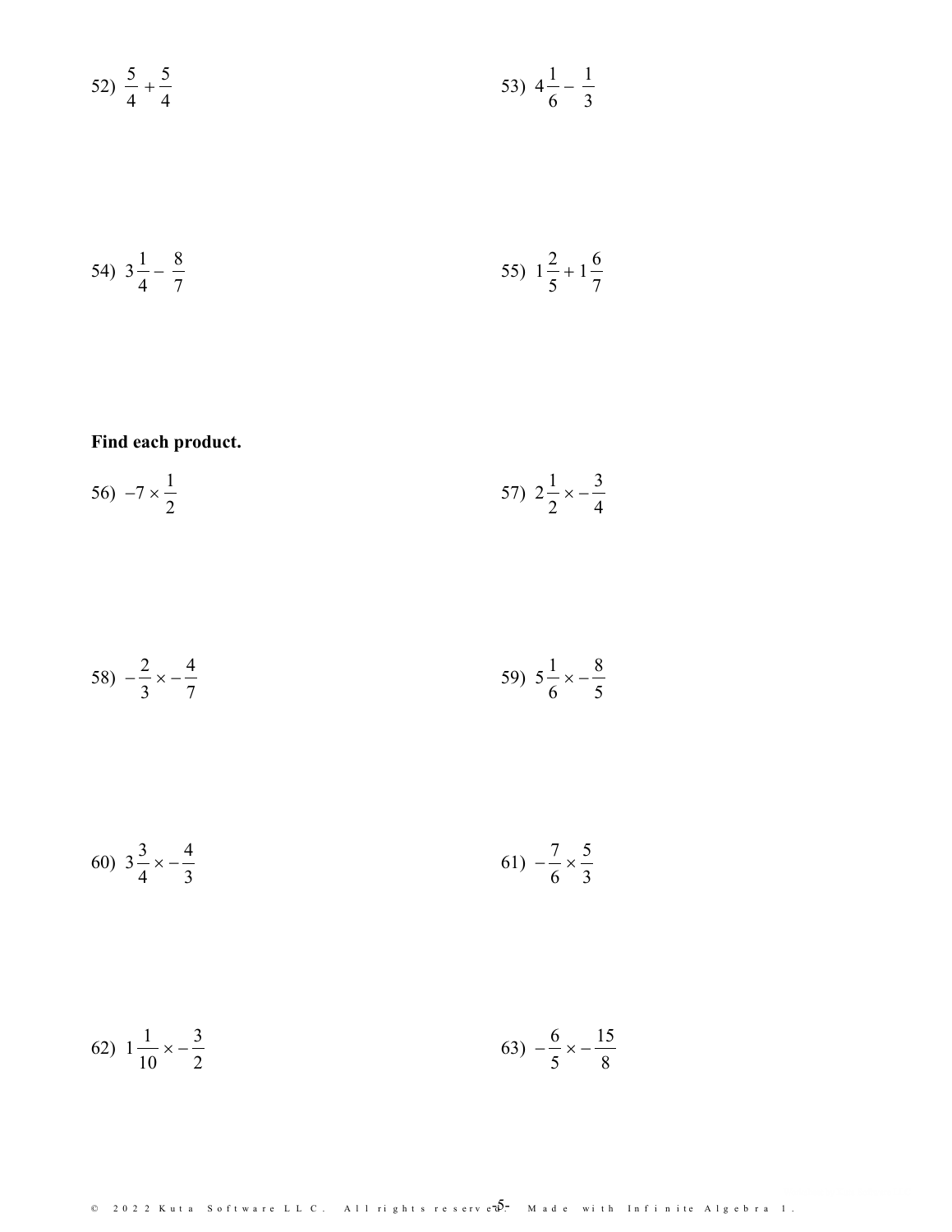$$
(64) -1\frac{7}{8} \times \frac{1}{2} \tag{65} \quad 5\frac{2}{3} \times -\frac{3}{2}
$$

Find each quotient.

$$
66) \ 2\frac{5}{8} \div \frac{-3}{2} \tag{67} \ 2 \div 4\frac{1}{2}
$$

68) 
$$
-1\frac{1}{2} \div -2\frac{1}{10}
$$
 (69)  $3\frac{1}{3} \div \frac{4}{3}$ 

70) 
$$
-2\frac{5}{6} \div 10\frac{7}{8}
$$
   
71)  $5\frac{2}{3} \div \frac{3}{10}$ 

72) 
$$
9 \div \frac{5}{6}
$$
 73)  $\frac{-1}{3} \div \frac{1}{5}$ 

74) 
$$
\frac{2}{9} \div -2\frac{3}{4}
$$
 75)  $3\frac{1}{9} \div -2\frac{7}{10}$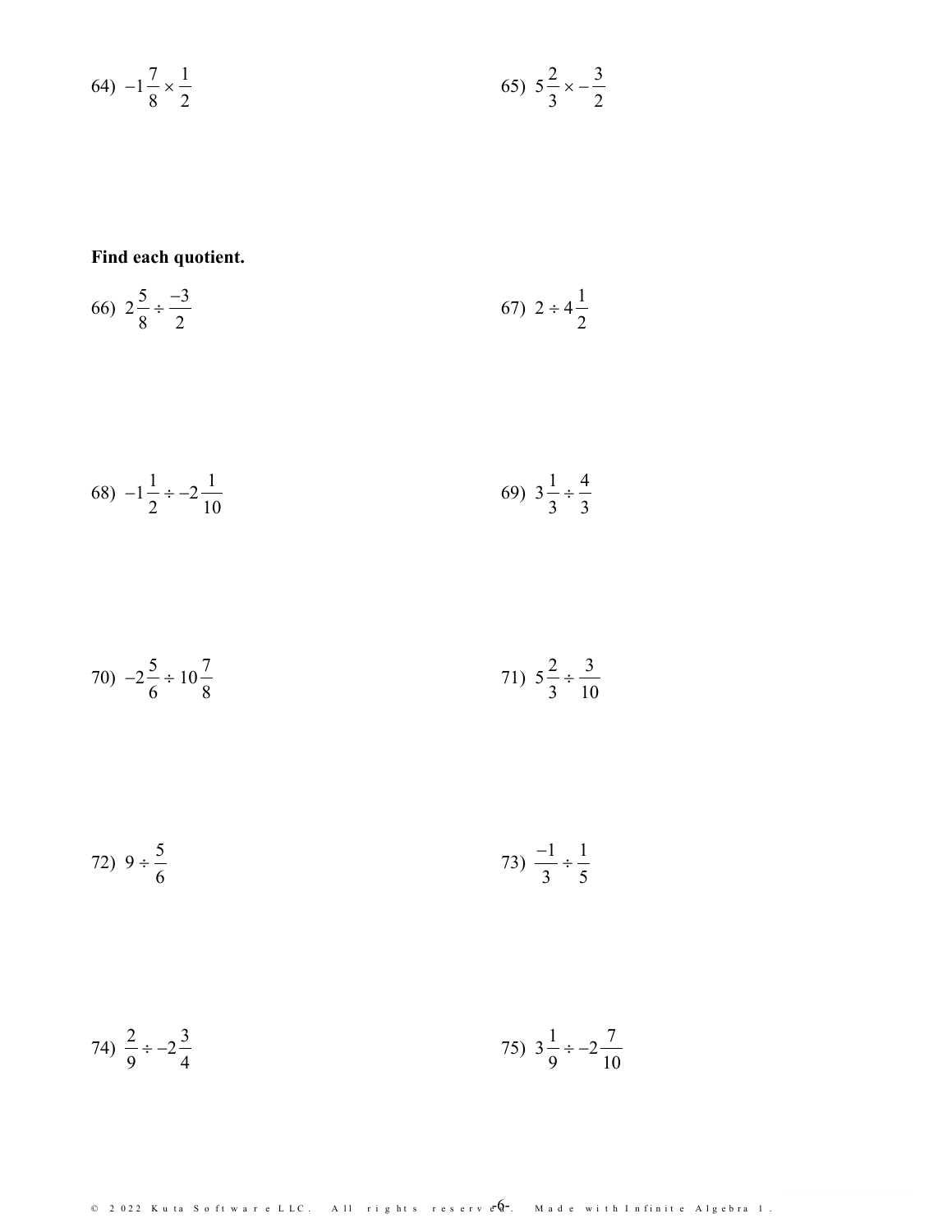# Factor the common factor out of each expression.

76) 
$$
25r^5 + 10
$$
  
77)  $28b + 12$   
78)  $28n^3 + 7$   
79)  $-81x^2 - 72$   
80)  $3 + 12n^2$   
81)  $9n^2 + 12n$   
82)  $2b^3 + 2b^2$   
83)  $42 - 18x$ 

84) 
$$
-18a^2 + 24
$$
 85)  $3n^4 + 3$ 

# Simplify each expression.

86) 
$$
8n + 3n^4 + 4n^4 - n
$$
  
87)  $6p - p^2 - 7p^2 - 3p$ 

88)  $n^4 + 4 - 7n^4 + 7$ 89)  $6k^4 - 3k^2 - 4k + 4k^4$